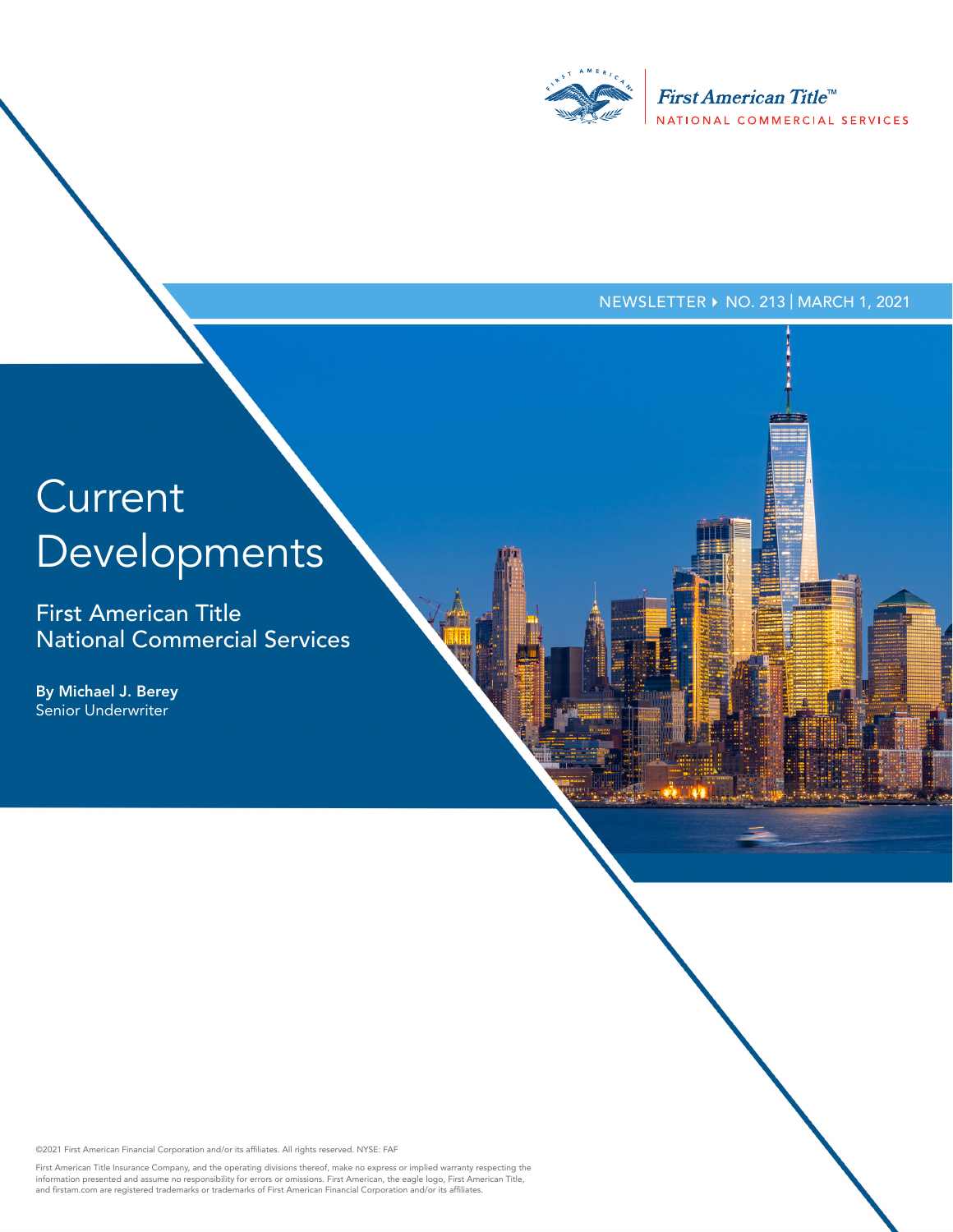#### Adverse Possession

A tenant in common exclusively possessing real property requested that his siblings, the other tenants in common, execute a deed transferring to him their interests in the property. The Supreme Court, Kings County, held that by the Plaintiff requesting execution of the deed he acknowledged the others' ownership interests, thereby negating his claim of adverse possession. "The mere fact that he presented them with the deed was an acknowledgment by him of their ownership interest in the Premises." Burrano v. Campione, 2021 NY Slip Op 30093, decided January 11, 2021, is posted at [http://www.nycourts.gov/reporter/pdfs/2021/2021\\_30093.pdf.](http://www.nycourts.gov/reporter/pdfs/2021/2021_30093.pdf)

# Contracts of Sale/"Broom-Clean"

Under a post-closing occupancy agreement, the sellers remained in possession for 18 calendar days. On delivery of possession to the buyers, the property was required to be in "broom-clean" condition. \$2,000 was held in escrow to ensure the sellers' performance under the agreement. The buyers claimed that that property was delivered to them in "filthy" condition, and they sought to be reimbursed from the escrow to cover the \$400 they paid to have the home professionally cleaned. The sellers sought to recover the entire escrow. The Justice Court of the Town of Penfield in Monroe County ordered that the entire escrow be released to the sellers. "'[B]roomclean' does not impose the duty on the seller to have the property professionally cleaned…If the buyers desire to have the property professionally cleaned at delivery of possession to the buyers the buyers need to negotiate a 'professionally clean' condition, rather than a 'broom clean' condition." The Court ruled that the premises were delivered in broom-clean condition. Witter v. Nitschke, 2020 NY Slip Op 20323, decided November 12, 2020, is posted at [http://www.nycourts.gov/reporter/3dseries/2020/2020\\_20323.htm.](http://www.nycourts.gov/reporter/3dseries/2020/2020_20323.htm)

## Contracts of Sale/Landmark Property

The purchaser sued the Sellers of real property for specific performance and to recover damages for breach of contract and fraud. The Appellate Division, Second Department, affirmed the ruling of the Supreme Court, Kings County, dismissing the cause of action for fraud. The contract provided that the property was being sold subject to landmark restrictions and afforded the Plaintiff the opportunity to obtain a "Landmark Search", on receipt of which the Plaintiff could cancel the contract. "…[T]he sellers had no duty to disclose the property's landmark status…and the amended complaint fails to allege that the sellers actively concealed the possibility that the property could attain landmark status, or how the sellers thwarted the plaintiff's efforts to discover such…" McDonald v. O'Connor, 2020 NY Slip Op 07558, decided December 16, 2020, is posted at [http://www.nycourts.gov/reporter/3dseries/2020/2020\\_07558.htm.](http://www.nycourts.gov/reporter/3dseries/2020/2020_07558.htm.)

# Contracts of Sale/Specific Performance

The sellers' attorney advised the buyer's attorney of a new closing date and time, time being of the essence. The buyer did not appear at closing. The sellers' attorney then advised that the buyer was in default and that the contract deposit was forfeited; the buyer commenced an action for specific performance. The Supreme Court, Kings County, dismissed the complaint and canceled the notice of pendency, but the Court denied the sellers' motion for summary judgment on their counterclaim which sought a judgment that they were entitled to retain the down payment. The Appellate Division, Second Department, remitted the case for entry of a judgment that the sellers would retain the down payment. According to the Appellate Division, although the sellers were ready, willing and able to close on the new closing date the buyer, who admitted during a deposition that he did not have sufficient funds to close, was not. As to the down payment, "[a] buyer 'who defaults on a real estate contract without lawful excuse, cannot recover the down payment', at least where, as here, the down payment represents 10% or less of the contract price [citations omitted]." Ashkenazi v. Miller, 2021 NY Slip Op 00140, decided January 13, 2021, is posted at [http://www.nycourts.gov/reporter/3dseries/2021/2021\\_00140.htm](http://www.nycourts.gov/reporter/3dseries/2021/2021_00140.htm).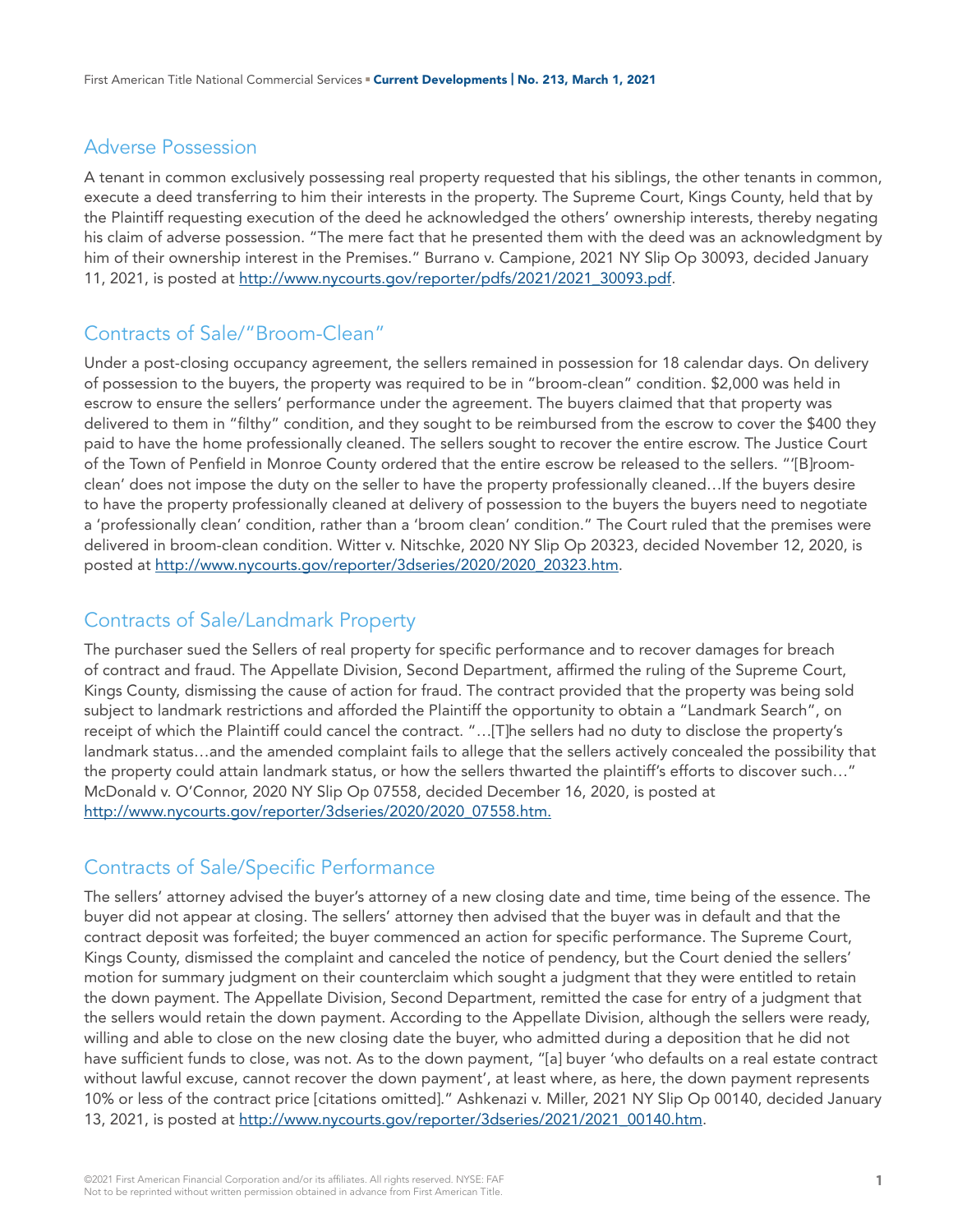# Election of Remedies/One Action Rule

Real Property Actions and Proceedings Law ("RPAPL") Section 1301 ("Separate action for mortgage debt") states, in part, that "[w]hen final judgment for the plaintiff has been rendered in an action to recover any part of the mortgage debt, an action shall not be commenced or maintained to foreclose the mortgage, unless an execution against the property of the defendant has been issued upon the judgment to the sheriff…and has been returned wholly or partly unsatisfied". Further, under Section 1301, "[w]hile the action is pending…no other action shall be commenced…to recover any part of the mortgage debt, without leave of court…"

The foreclosure of a mortgage was commenced before a prior action to foreclose the same mortgage was discontinued, requiring leave of court. According to the Appellate Division, Second Department, however, the prior "foreclosure action was discontinued before the defendants' motion…to dismiss the complaint was decided, and there is no indication in the record that the defendants were prejudiced by the plaintiff's failure to comply with RPAPL 1301(3)." The Appellate Division therefore affirmed the denial of the Defendants' motion to dismiss the complaint by the Supreme Court, Kings County. U.S. Bank National Association v. Karnaby, 2021 NY Slip Op 00451, decided January 27, 2021, is posted at [http://www.nycourts.gov/reporter/3dseries/2021/2021\\_00451.htm.](http://www.nycourts.gov/reporter/3dseries/2021/2021_00451.htm)

## Homeowner's Association/Common Charge Lien/Priority

In a mortgage foreclosure, the Homeowners' Association asserted that its common charge lien had priority over the mortgage to the extent that the mortgage was modified. The Appellate Division, Second Department, affirmed the Order of the Supreme Court, Richmond County, granting the Plaintiff's motion for summary judgment and denying the Association's motion for a judgment that its lien for unpaid common charges had priority over the mortgage to the extent that the mortgage was modified. According to the Appellate Division, "the continuing lien for unpaid common charges created by its governing Declaration of Covenants, Restrictions, Easements, Charges and Liens…, which was recorded prior to the mortgage 'merely provided for a potential lien' for unpaid common charges..." Aspen Shackleton III, LLC v. Gordon, 2020 NY Slip Op 07340, decided December 9, 2020, is posted at [http://www.nycourts.gov/reporter/3dseries/2020/2020\\_07340.htm.](http://www.nycourts.gov/reporter/3dseries/2020/2020_07340.htm)

# Judgments/Tenants by the Entirety

Creditors holding money judgments against Alan Gestetner sought to compel the sale to satisfy their judgments of his interest in a house he owned as a tenant by the entirety with his wife. The Supreme Court, Rockland County, dismissed the proceeding for the failure to establish the value of the husband's interest in the home accounting for the homestead exemption available under Civil Practice Law and Rules Section 5206 ("Real property exempt from application to the satisfaction of money judgments"). The Appellate Division, Second Department, affirming the lower court's Order, noted that

*"…the petitioners could, at most, request the Supreme Court to order the sale of Alan's interest in the marital home [citation omitted], and, had such relief been granted, the purchaser would have acquired only a tenancy in common subject to [the wife's] survivorship rights [citation omitted]."*

Matter of Sklar v. Gestetner, 2021 NY Slip Op 00179, decided January 13, 2021, is posted at [http://www.nycourts.gov/reporter/3dseries/2021/2021\\_00179.htm.](http://www.nycourts.gov/reporter/3dseries/2021/2021_00179.htm)

# Judgments/Docketing – Incorrect Amount

Plaintiff, the property owner, and its mortgagee claimed that their interests should be subject to a prior docketed judgment only to the extent of \$16,050, the amount set forth on the judgment docket, and not the actual amount of the judgment, \$217,245, plus interest. The Appellate Division, Second Department, affirmed the Order of the Supreme Court, Kings County, holding that they acquired their interests subject to the judgment lien for the greater amount, plus accumulated interest. According to the Appellate Division,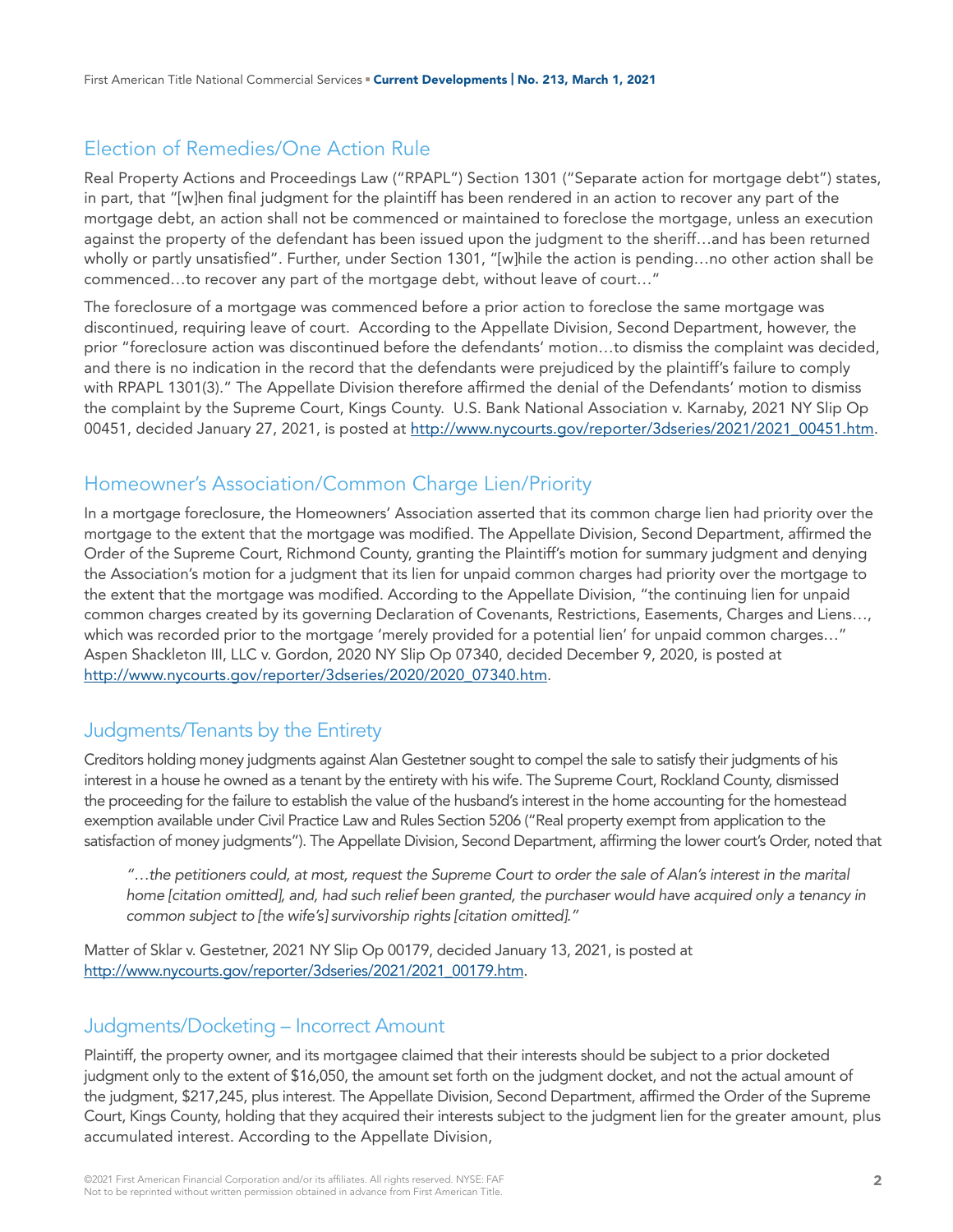*"…any reasonable inquiry into the details of the judgment would have revealed that the \$16,050 amount set forth in the judgment docket index is an incorrect amount…[T]he plaintiff and Investors Bank are charged with constructive notice of the amount of [the] judgment lien and were required to make further inquiry to determine whether the judgment had been satisfied or released…[T]he judgment docket index is merely notice of a lien and the lien is the judgment [citations omitted]."* 

Myrtle 684, LLC v. Tauber, 2020 NY Slip Op 07901, decided December 23, 2020, is posted at [http://www.nycourts.gov/reporter/3dseries/2020/2020\\_07901.htm.](http://www.nycourts.gov/reporter/3dseries/2020/2020_07901.htm)

## Lien Law/Necessary Parties

The Supreme Court, New York County, dismissed the complaint against Defendants whose mortgage liens were recorded before the mechanic's lien being foreclosed was filed. The Court held that under Lien Law Section 44 ("Parties to an action in a court of record") "a prior mortgagee is not a proper party defendant in an action to foreclose a mechanic's lien [citations omitted]." Section 44 provides, in part, that necessary parties defendants include "all persons having subsequent liens…filed, docketed or recorded prior to the filing of the notice of lis pendens…" Midhattan Woodworking Corp. v. Unity Construction Group, LLC, 2021 NY Slip Op 30238, decided January 25, 2021, is posted at [http://www.nycourts.gov/reporter/pdfs/2021/2021\\_30238.pdf](http://www.nycourts.gov/reporter/pdfs/2021/2021_30238.pdf).

## Mortgage Foreclosures/Lost Notes

The Appellate Division, Second Department, reversed entry of a judgment of foreclosure and sale by the Supreme Court, Dutchess County. In addition to finding that the Plaintiff did not establish that it was the holder of the note when the action was commenced, the Appellate Division also held that the lost note affidavit submitted did not meet the requirements of Uniform Commercial Code Section 3-804 ("Lost, destroyed or stolen instruments"). Under Section 3-804, "[t]he owner of an instrument which is lost…may maintain an action...upon due proof of his ownership, the facts which prevent the production of the instrument and its terms." According to the Appellate Division,

*"…the lost note affidavit, which failed to establish when the note was acquired and failed to provide sufficient facts as to when the search for the note occurred, who conducted the search, or how or when the note was lost, failed to sufficiently establish the plaintiff's ownership of the note [citations omitted]."* 

HSBC Bank USA, N.A. v. Gilbert, 2020 NY Slip Op 07874, decided December 23, 2020, is posted at [http://www.nycourts.gov/reporter/3dseries/2020/2020\\_07874.htm.](http://www.nycourts.gov/reporter/3dseries/2020/2020_07874.htm)

# Mortgage Foreclosures/Necessary Parties

Sonia Gaines, the Executrix of her the Estate of Marjorie Colwell, was bequeathed real property under Marjorie Colwell's Will. Gaines executed the note and mortgage being foreclosed in her individual capacity. Gaines not appearing or answering the foreclosure complaint, the Supreme Court, Kings County, entered a judgment of foreclosure and sale. Gaines moved to vacate the order of reference and the judgment of foreclosure and sale, asserting that the Plaintiff had fraudulently represented that she owned the property and that the Estate of Marjorie Colwell was a non-joined necessary party. The Supreme Court granted Gaines' motion and dismissed the complaint for the failure to join a necessary party. The Appellate Division, Second Department, reversed the lower court's ruling, denying the Defendant's motion. "'Generally, title to real property devised under the will of a decedent vests in the beneficiary at the moment of the testator's death and not at the time of probate' [citation omitted]." Therefore, the Estate was not a necessary party. US Bank Trust, N.A. v. Gaines, 2020 NY Slip Op 07623, decided December 16, 2020, is posted at [http://www.nycourts.gov/reporter/3dseries/2020/2020\\_07623.htm.](http://www.nycourts.gov/reporter/3dseries/2020/2020_07623.htm)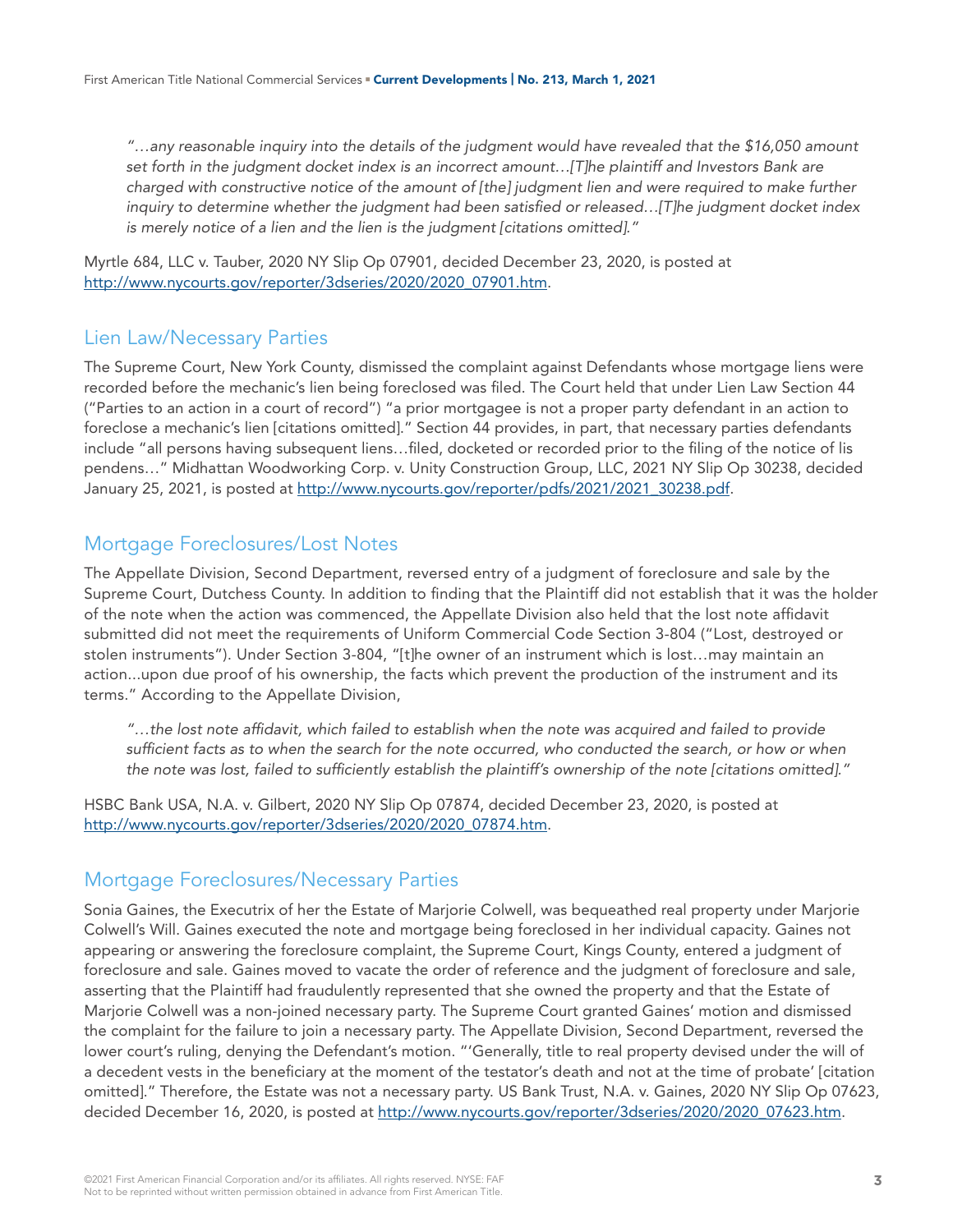In another case raising the issue of whether an Estate was a necessary party to a mortgage foreclosure, Gregory Kalinin executed a note and a mortgage on his property in Brooklyn and then conveyed the property to Defendant Svetlana Kalinin. An action was commenced to foreclose the mortgage in 2015. Gregory Kalinin, now deceased, was named a defendant. The Administrator of his Estate moved to be substituted for the decedent. The Supreme Court, Kings County, denied the motion and granted a judgment of foreclosure and sale. The Appellate Division, Second Department, reversed entry of the judgment, granting the motion to substitute the Administrator. According to the Appellate Division, "…[T]he judgment of foreclosure and sale contains language providing for a potential deficiency judgment against the decedent if the sale of the property does not cover the amount due to the plaintiff. Consequently, the decedent's estate was a necessary party to the action [citations omitted]." Specialized Loan Servicing, LLC v. Kalinin, 2020 NY Slip Op 07417, decided December 9, 2020, is posted at [http://www.nycourts.gov/reporter/3dseries/2020/2020\\_07417.htm.](http://www.nycourts.gov/reporter/3dseries/2020/2020_07417.htm)

# Mortgage Foreclosures/Notices – RPAPL Section 1303

In a mortgage foreclosure involving an owner-occupied one-to-four family dwelling, RPAPL Section 1303 ("Foreclosures; required notices") requires the foreclosing party to deliver to the mortgagor, with the summons and complaint, a notice captioned "Help for Homeowners in Foreclosure."

The Appellate Division, Second Department, agreed with the Supreme Court, Kings County's denial of the foreclosing Plaintiff's motion for summary judgment because the Plaintiff failed to submit a copy of the RPAPL Section 1303 notice purportedly served on the Defendant and the affidavit of service did not indicate compliance with the requirements of Section 1303. The Appellate Division, however, reversed the lower court's grant of the Defendant's motion for summary judgment dismissing the complaint. According to the Appellate Division,

*"…the defendant failed to establish, prima facie, that the plaintiff did not property serve him with notice pursuant to RPAPL 1303. The defendant merely pointed to gaps in the plaintiff's proof and his bare denial of the receipt of the notice pursuant to RPAPL 1303. That was insufficient [citations omitted]."*

US Bank N.A. v. Bamba, 2020 NY Slip Op 07422, decided December 9, 2020, is posted at [http://www.nycourts.gov/reporter/3dseries/2020/2020\\_07422.htm.](http://www.nycourts.gov/reporter/3dseries/2020/2020_07422.htm)

# Mortgage Foreclosures/Notice of Sale

The Appellate Division, Second Department, upheld the denial of the Defendant's motion by the Supreme Court, Queens County, to set aside a foreclosure sale because the notice of sale was not sent to the defaulting Defendantmortgagor. According to the Appellate Division, "…a party who defaults in appearing in a foreclosure action is not entitled to notice of a judicial sale…" Deutsche Bank National Trust Company v. Khan, 2020 NY Slip Op 08036, decided December 30, 2020, is posted at [http://www.nycourts.gov/reporter/3dseries/2020/2020\\_08036.htm.](http://www.nycourts.gov/reporter/3dseries/2020/2020_08036.htm)

# Mortgage Foreclosures/Notices – RPAPL Section 1304

RPAPL Section 1304 ("Required prior notices") requires that "a lender, an assignee or a mortgage loan servicer [commencing] legal action against the borrower, including [a] mortgage foreclosure" send a notice, in the form specified in Section 1304, to the borrower at least ninety days before litigation on a "home loan" is commenced.

In Ridgewood Savings Bank v. Van Amerongen, the Appellate Division, Second Department, held that the Plaintiff had not established, prima facie, compliance with the requirements of RPAPL Section 1304. The Court, however, did not grant the Defendant-homeowner's motion for summary judgment dismissing the complaint as to him because "he failed to affirmatively demonstrate, as a matter of law, that the plaintiff failed to comply with RPAPL 1304…" This decision, reported at 2020 NY Slip Op 08095, dated December 30, 2020, is posted at [http://www.nycourts.gov/reporter/3dseries/2020/2020\\_08095.htm.](http://www.nycourts.gov/reporter/3dseries/2020/2020_08095.htm)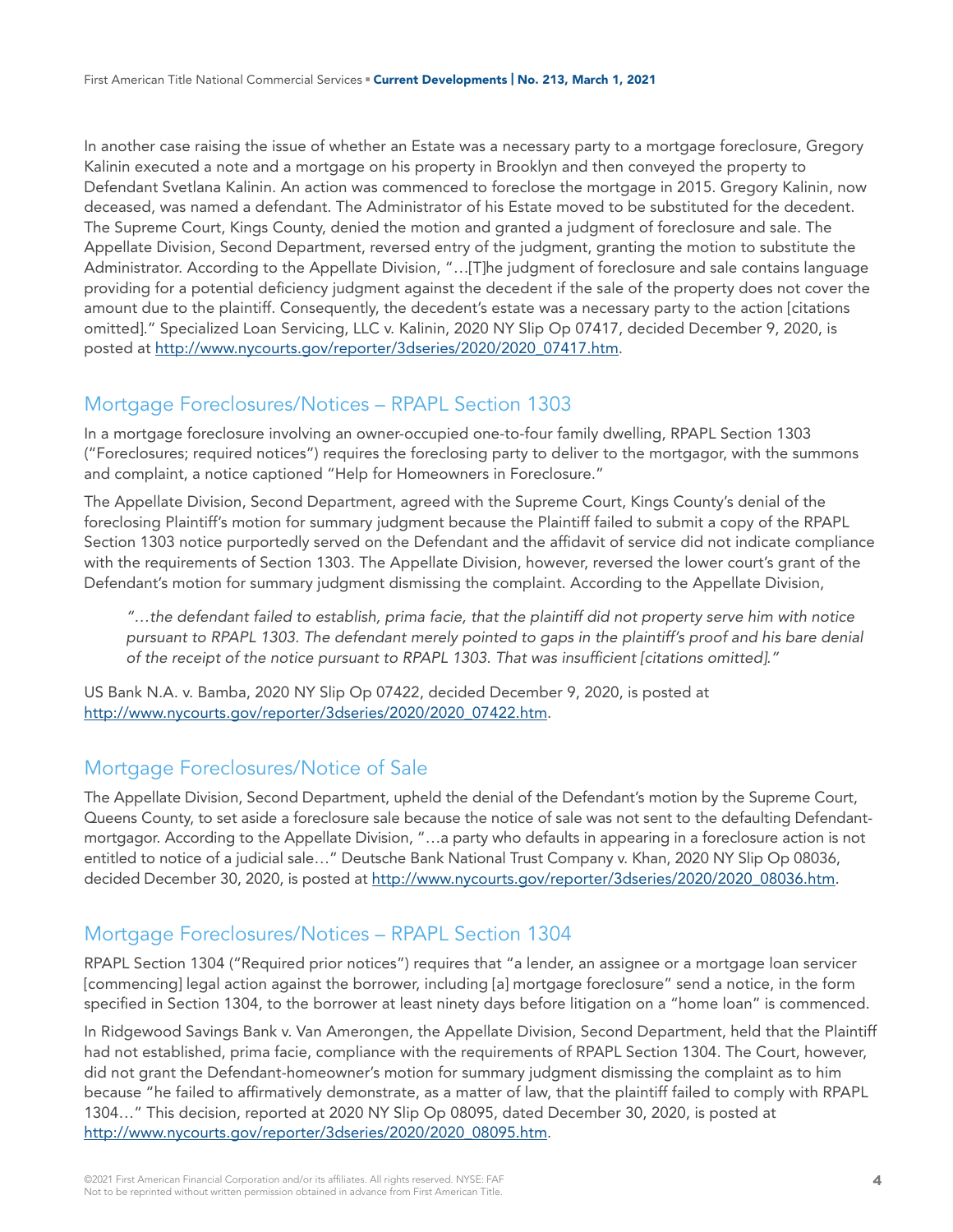In US Bank, N.A. v. Panzer, the Appellate Division, Second Department, affirming entry of a judgment of foreclosure and sale by the Supreme Court, Westchester County, held that the Plaintiff had established compliance with RPAPL Section 1304 "by submitting the affidavit…[stating] that the [loan] servicer had standard office procedures for mailing RPAPL 1304 notices…[The affiant] described those procedures, and she stated that those procedures were adhered to in this case [citation omitted]." This case, reported at 2020 NY Slip Op 07418 decided December 9, 2020, is posted at [http://www.nycourts.gov/reporter/3dseries/2020/2020\\_07418.htm](http://www.nycourts.gov/reporter/3dseries/2020/2020_07418.htm).

In US Bank N.A. v. Mendelovitz, 2020 NY Slip Op 07621 and US Bank N.A. v. Pierre, 2020 NY Slip Op 07622, however, both decided December 16, 2020, the Second Department found that the Plaintiff had not established that it had complied with the notice requirements of RPAPL Section 1304. According to the Court in Pierre, "the plaintiff failed to provide evidence of the actual mailing, or 'proof of a standard office mailing procedure designed to ensure that items are properly addressed and mailed, sworn to by someone with personal knowledge of the procedure..'[citation omitted]." These cases are posted at:

[http://www.nycourts.gov/reporter/3dseries/2020/2020\\_07621.htm](http://www.nycourts.gov/reporter/3dseries/2020/2020_07621.htm) and [http://www.nycourts.gov/reporter/3dseries/2020/2020\\_07622.htm.](http://www.nycourts.gov/reporter/3dseries/2020/2020_07622.htm)

# Mortgage Foreclosures/Standing

New York's Court of Appeals ruled that "there is no per se rule requiring the [trial] court to grant a request for inspection of the original note prior to awarding summary judgment to a plaintiff in a mortgage foreclosure action…" The Plaintiff had demonstrated that it had standing to foreclose by including with its complaint a copy of the original note endorsed in blank and supporting material which included an affidavit of possession based on an employee's review of the Plaintiff's business records. JP Morgan Chase Bank, N.A. v. Caliguri, 2020 NY Slip Op 07660, decided December 17, 2020, is posted at [http://www.nycourts.gov/reporter/3dseries/2020/2020\\_07660.htm](http://www.nycourts.gov/reporter/3dseries/2020/2020_07660.htm).

The Appellate Division, Second Department, held that the foreclosing Plaintiff "was not required to submit additional evidence to demonstrate how or when physical possession of the note occurred." "'…[W]here the note is affixed to the complaint, it is unnecessary to give factual details of the delivery in order to establish that possession was obtained prior to a particular date' [citation omitted]." Bank of New York Mellon v. Barkan, 2021 NY Slip Op 00143, decided January 13, 2021, is posted at

[http://www.nycourts.gov/reporter/3dseries/2021/2021\\_00143.htm.](http://www.nycourts.gov/reporter/3dseries/2021/2021_00143.htm)

The Appellate Division, Second Department, affirmed the grant by the Supreme Court, Queens County, of the foreclosing Plaintiff's motion for summary judgment dismissing the Defendant's affirmative defense of lack of standing. According to the Appellate Division, "[s]ince standing was established by annexation of the note [endorsed in blank] to the complaint, the admissibility and sufficiency of the affidavit of the loan servicer's employee is irrelevant [citation omitted]. Further, inasmuch as the mortgage 'passes with the debt as an inseparable incident' [citations omitted], the validity and timing of various assignments of the mortgage are irrelevant to the issue of standing [citations omitted]." Wilmington Savings Fund Society, FSB v. Hershkowitz, 2020 NY Slip Op 07427, decided December 9, 2020, is posted at

[http://www.nycourts.gov/reporter/3dseries/2020/2020\\_07427.htm.](http://www.nycourts.gov/reporter/3dseries/2020/2020_07427.htm)

The Appellate Division, Second Department, reversed entry of an Order of the Supreme Court, Nassau County, which granted the foreclosing Plaintiff's motion for summary judgment. The Appellate Division held that the Plaintiff had not established, prima facie, that it had standing. The affidavit on behalf of the loan servicer, affirming that the Plaintiff assignee had possession of the note when the action was commenced, stated that he relied on the loan servicing records. The records themselves, however, were not submitted. Deutsche Bank National Trust Company v. Schmelzinger, 2020 NY Slip Op 07543, decided December 16, 2020, is posted at [http://www.nycourts.gov/reporter/3dseries/2020/2020\\_07543.htm.](http://www.nycourts.gov/reporter/3dseries/2020/2020_07543.htm)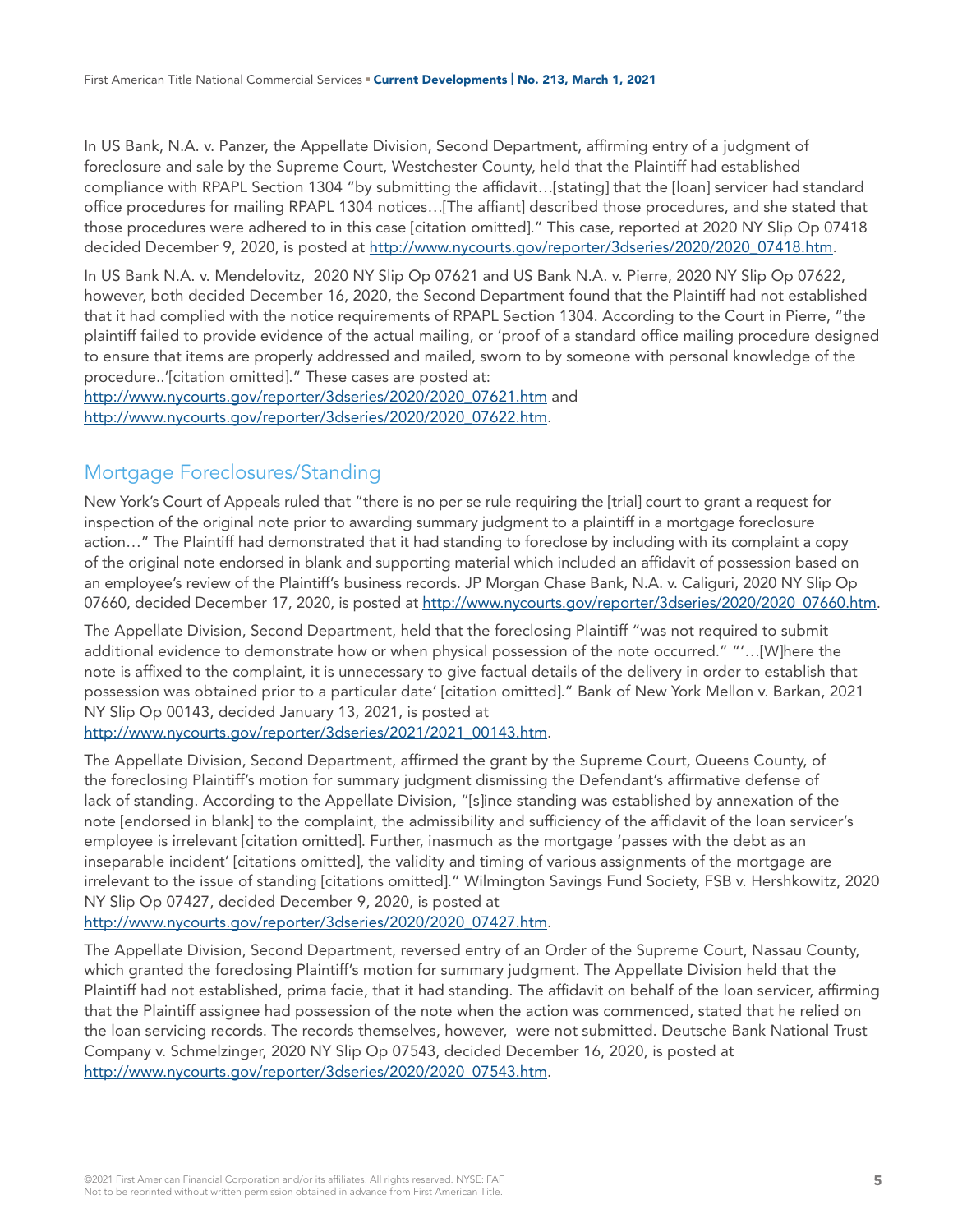In SMS Financial XXXI, LLC v. Hutson, 2021 NY Slip Op 00449, decided January 27, 2021, the Appellate Division, Second Department, affirming the denial of the foreclosing Plaintiff's motion for summary judgment by the Supreme Court, Queens County, found that the mortgagee's affiant "did not attest that he was personally familiar with the record-keeping practices and procedures of the plaintiff's predecessors in interest, or that the records generated by those entities were actually incorporated into the plaintiff's own records or routinely relied upon in its business [citations omitted]." This case is posted at

[http://www.nycourts.gov/reporter/3dseries/2021/2021\\_00449.htm.](http://www.nycourts.gov/reporter/3dseries/2021/2021_00449.htm)

The Court of Appeals held, in US Bank National Association v. Nelson, 2020 NY Slip Op 07661, decided December 17, 2020, that the defense of standing, not raised by the Defendants in their answers or in any preanswer motions, was waived. The Court did not reach the effect of RPAPL Section 1302-a ("Defense of lack of standing; not waived") because that Section was enacted effective December 23, 2019, while the appeal in this case was pending. Section 1302-a states, in part, that

*"…any objection or defense based on the plaintiff's lack of standing in a foreclosure proceeding related to a home loan, as defined in paragraph (a) of subdivision six of section thirteen hundred four of this article, shall not be waived if a defendant fails to raise the objection or defense in a responsive pleading or pre-answer motion to dismiss…"* 

This decision is posted at [http://www.nycourts.gov/reporter/3dseries/2020/2020\\_07661.htm.](http://www.nycourts.gov/reporter/3dseries/2020/2020_07661.htm)

## Mortgage Foreclosures/Statute of Limitations

New York State's Court of Appeals held in Freedom Mortgage Corporation v. Engel, 2021 NY Slip Op 01090, decided February 18, 2021, that "where the maturity of the debt has been validly accelerated by commencement of a foreclosure action, the noteholder's voluntary withdrawal of that action revokes the election to accelerate, absent the noteholder's contemporaneous statement to the contrary…A voluntary discontinuance withdraws the complaint and, when the complaint is the only expression of a demand for immediate payment of the entire debt, this is the functional equivalent of a statement by the lender that the acceleration is being revoked." Further, according to the Court, "[g]iven the advantages of a clear default ruling reinstating the pre-accelerated terms of the loan, the onus is on noteholders to inform the borrower at the time of the discontinuance if acceleration has not been revoked and it will not accept installment payments." This ruling is posted at [http://www.nycourts.gov/reporter/3dseries/2021/2021\\_01090.htm.](http://www.nycourts.gov/reporter/3dseries/2021/2021_01090.htm)

In Bank of New York v. Hutchinson, the Appellate Division, Second Department, found that "the plaintiff's submission of the loan modification agreement, which 'clearly and unambiguously demanded a resumption of monthly installment payments on the note' [citations omitted], and the consent to cancel lis pendens [in the prior foreclosure of the mortgage] [citation omitted], was sufficient to raise a triable issue of fact as to whether the plaintiff had revoked its election to accelerate the full balance of the mortgage debt…[citations omitted] thereby warranting denial of summary judgment to the defendant dismissing the complaint [in the current foreclosure action] in its entirety." This case, 2021 NY Slip Op 00284, decided January 20, 2021, is posted at [http://www.nycourts.gov/reporter/3dseries/2021/2021\\_00284.htm.](http://www.nycourts.gov/reporter/3dseries/2021/2021_00284.htm)

#### Mortgage Recording Tax/"Mezzanine" Loans

Current Developments dated November 10, 2020 reported that legislation was being considered in Albany (Senate Bill 07231A/Assembly Bill 09041A) which would impose mortgage recording tax on "mezzanine debt" and on "preferred equity investments". Other legislation (Senate Bill 03074/Assembly Bill 03139) which would similarly impose the tax was introduced on January 22, 2021 and can be found at [https://nyassembly.gov/leg/?default\\_fld=&leg\\_video=&bn=A03139&term=2021&Text=Y](https://nyassembly.gov/leg/?default_fld=&leg_video=&bn=A03139&term=2021&Text=Y).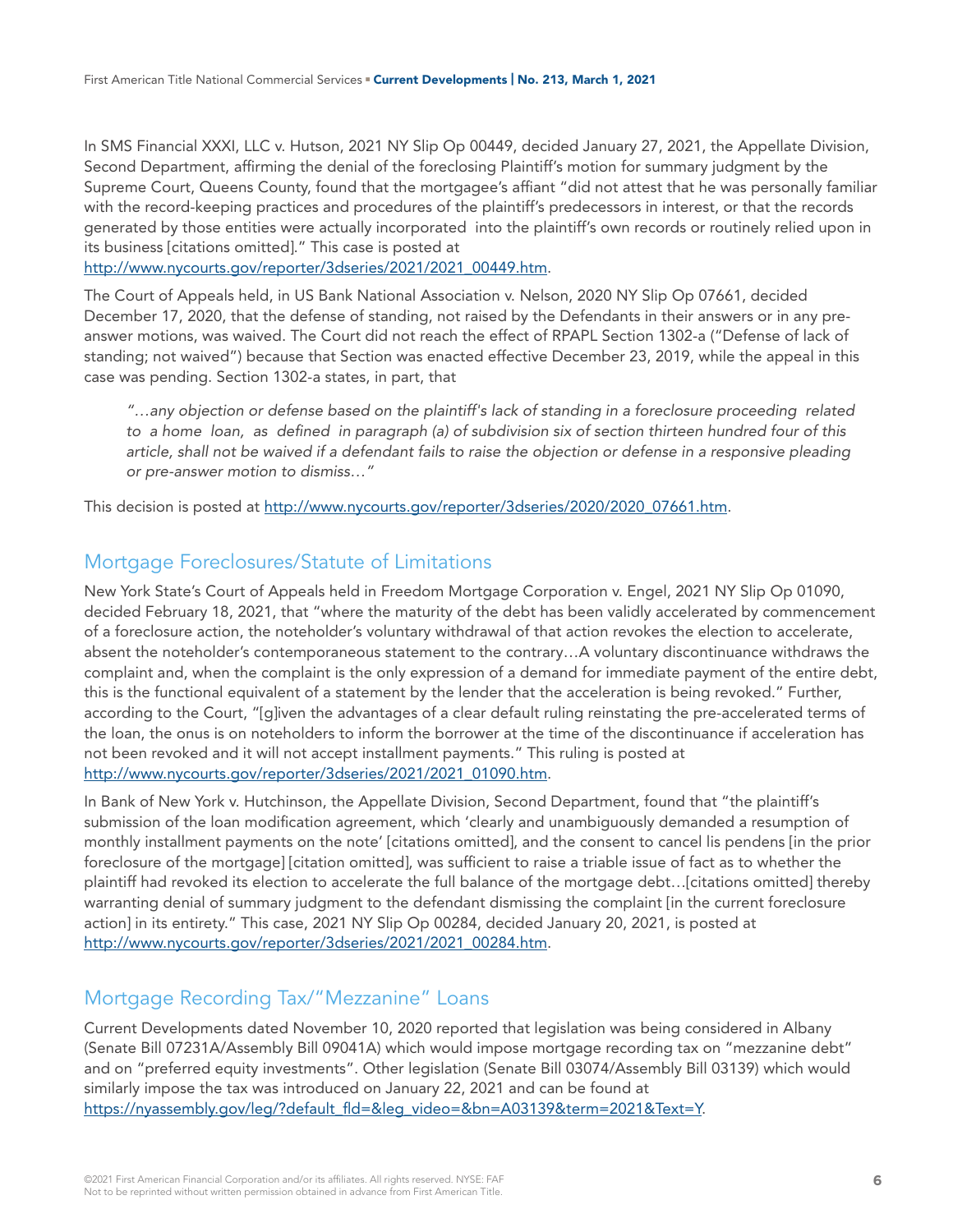## New York City/Development Rights

15 W. 17th St., LLC executed a Historic Preservation Deed of Easement conveying a façade easement and development rights to the Defendant Trust for Architectural Easements, formerly known as the National Architectural Trust, Inc. The Plaintiff, a member of the entity which had granted the easements and development rights, claimed that the Deed did not transfer development rights. The deed, however, stated the following:

*"Grantor further desires to grant to Grantee any and all Developmental Rights associated with the Premises…The Parties acknowledge such grant shall forever remove the Developmental Rights from the Premises, prohibit Grantor from transferring or otherwise using the Development Rights, and that Grantee hereby extinguishes such Development Rights."*

The Supreme Court, New York County, granted the Defendant's motion for summary judgment dismissing the complaint, which Order was affirmed by the Appellate Division, First Department. According to the Appellate Division,

*"[w]hile paragraph 1(h) [of the Deed] refers to development rights that could arise as a result of future changes to the zoning laws, plaintiff does not identify any changes to the zoning laws that would have resulted in new development rights other than the ones extinguished in paragraph 3 of the deed of easement. Accordingly, we find that 15 W. 17th St. did not retain any development rights to transfer to subsequent owners, and therefore plaintiff could not have purchased the development rights from nonparty The Milan Associates, L.P."*

THTML LLC v. Trust for Architectural Easements, 2020 NY Slip Op 07518, decided December 15, 2020, is posted at [http://www.nycourts.gov/reporter/3dseries/2020/2020\\_07518.htm](http://www.nycourts.gov/reporter/3dseries/2020/2020_07518.htm).

# New York City/Environmental Control Board ("ECB") Judgments

The City of New York commenced an action to enforce a penalty resulting from the failure to pay an ECB judgment. The Defendant moved to have the judgment vacated, alleging that he did not own the property in question when the judgment was issued. The violation was issued in February 2019, which was after the property was sold at a foreclosure auction in 2015. The deed transferring title to the successful bidder at the foreclosure was, however, recorded in July 2019. The City argued that when the violation was issued the Defendant was still the owner of record. The Supreme Court, New York County, denied the Defendant relief. According to the Court, the fine resulted from the Defendant operating the property with illegal SRO units after the auction sale.

*"[h]ad defendant extinguished all connection to the property and moved away, the Court might have questioned how a defendant in [a] foreclosure case could be held responsible for a fine issued years after the foreclosure auction terminated his equity of redemption…But the defendant here apparently continued to hold himself out as the owner by operating SROs without proper authorization."*

City of New York v. Limtung, 2020 NY Slip Op 34276, decided December 22, 2020, is posted at [http://www.nycourts.gov/reporter/pdfs/2020/2020\\_34276.pdf.](http://www.nycourts.gov/reporter/pdfs/2020/2020_34276.pdf)

# Options to Purchase/Leases

A lease for property in The Bronx included a purchase option exercisable "at any time prior to the end of the term of the Lease." The lease expired in 2015 and the Plaintiffs-tenants remained in possession as month-tomonth holdover tenants. The Plaintiffs exercised the option in 2019; they then commenced an action for specific performance. The Supreme Court, Bronx County, dismissed the complaint.

 *"There was no provision [in the lease] that the option to purchase could be extended beyond the expiration*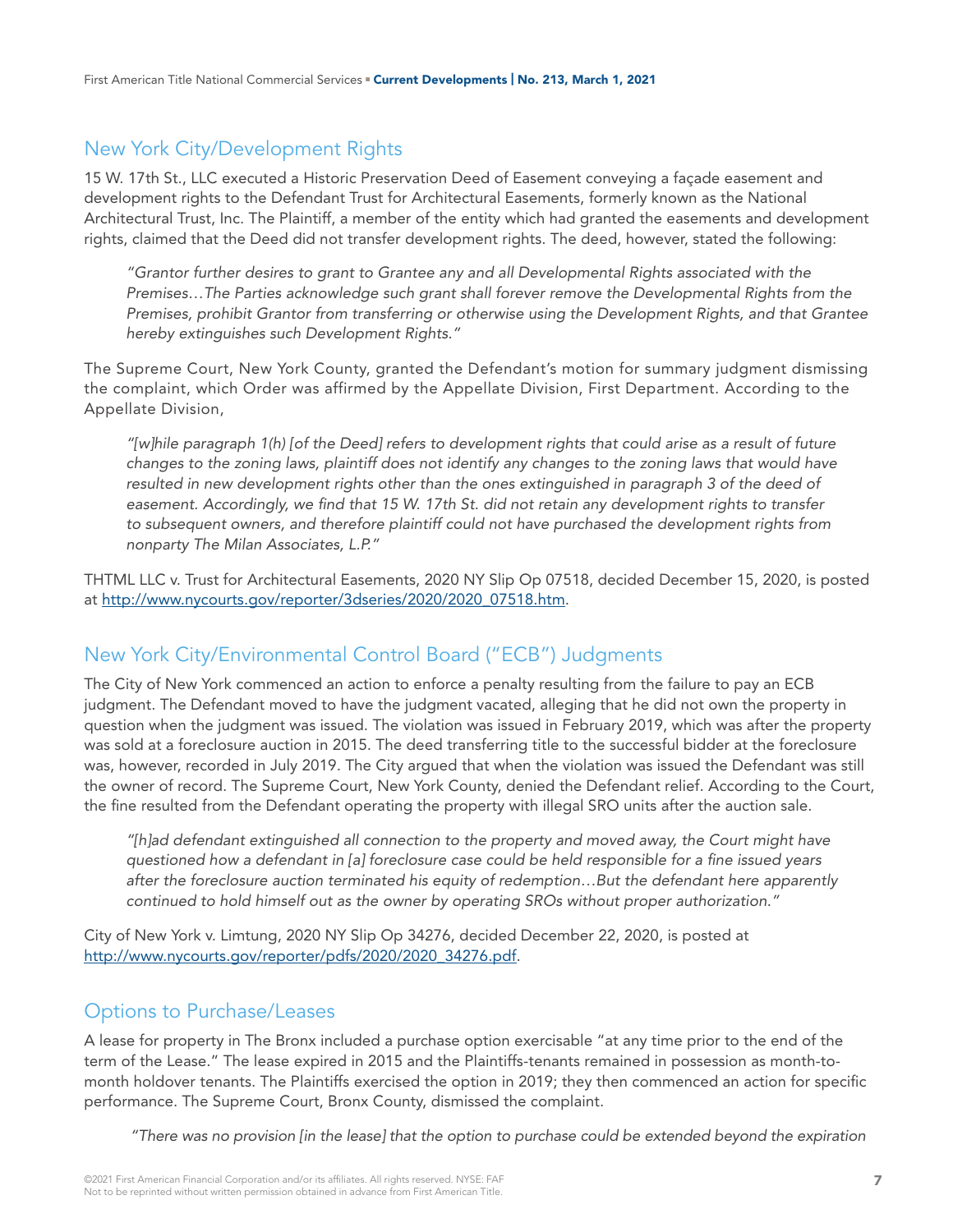*of the original lease term. The fact that the lease provisions impliedly continue in the holdover tenancy does not provide any right to exercise the option to purchase…absent any further agreement of the parties."* 

McMillan v. Marengo, 2020 NY Slip Op 51456, decided December 4, 2020, is posted at [http://www.nycourts.gov/reporter/3dseries/2020/2020\\_51456.htm](http://www.nycourts.gov/reporter/3dseries/2020/2020_51456.htm) and reported at 69 Misc. 3d 1221.

## Pandemic/Leases

A number of decisions were handed down on the impact of the Pandemic on commercial leases.

As noted in Current Developments dated January 5, 2021, New York City enacted Local Law No. 55-2020, adding Administrative Code Section 22-1005 ("Personal liability provisions in commercial leases"), also known as the "Guaranty Law." The Guaranty Law provides, in part, the following:

*"A provision in a commercial lease…or [in another document] relating to such a lease…that provided for one or more natural persons…to become, upon the occurrence of a default or other event, wholly or partially liable for [amounts] owed by the tenant under such agreement…shall not be enforceable against such natural persons if the conditions of paragraph 1 and 2 are satisfied:*

*1. The tenant satisfies the conditions of subparagraphs (a), (b) or (c):*

*(a) The tenant was required to cease serving patrons food or beverage for on-premises consumption or to cease operation under executive order number 202.3 issued by the governor on March 16, 2020;*

*(b) the tenant was a non-essential retail establishment subject to in-person limitations under guidance issued by the New York state department of economic development pursuant to executive order number 202.6 issued by the governor on March 18, 2020; or* 

*(c) the tenant was required to close to members of the public under executive order number 202.7 issued by the governor on March 19, 2020.*

*2. The default or other event causing such natural persons to become wholly or partially personally liable for such obligation occurred between March 7, 2020 and March 31, 2021, inclusive."*

In 40 X Owner LLC v. Masi, the Plaintiff-landlord sought to recover unpaid rent from the guarantor of a lease of office space. The Defendant argued that the Guaranty Law barred recovery. The Supreme Court, New York County, granted the Plaintiff's motion for a default judgment on the issue of liability and directed the Plaintiff to file a note of issue for an inquest to determine the amount due. According to the Court,

*"…the above provision does not apply in this case because this lease involved office space. It did not relate to a 'non-essential retail establishment', a restaurant, or to a company that was required to close to members of the public (such as gyms). There is no basis to find that this Administrative Code provision applies to a tenant that leased office space and simply stopped paying rent, even if the downturn in business was due to Covid-19."*

This decision, at 2021 NY Slip Op 30041, dated January 7, 2021 is posted at [http://nycourts.gov/reporter/pdfs/2021/2021\\_30041.pdf](http://nycourts.gov/reporter/pdfs/2021/2021_30041.pdf).

The following rulings were issued by Judge Arlene P. Bluth, of the Supreme Court, New York County.

In 1140 Broadway LLC v. Bold Food, LLC, the Plaintiff-landlord sued the tenant and its guarantor for unpaid rent. The Defendants asserted as defenses the doctrines of frustration of purpose and the impossibility of performance. The tenant's business was managing and consulting for restaurants. The Court held that the frustration of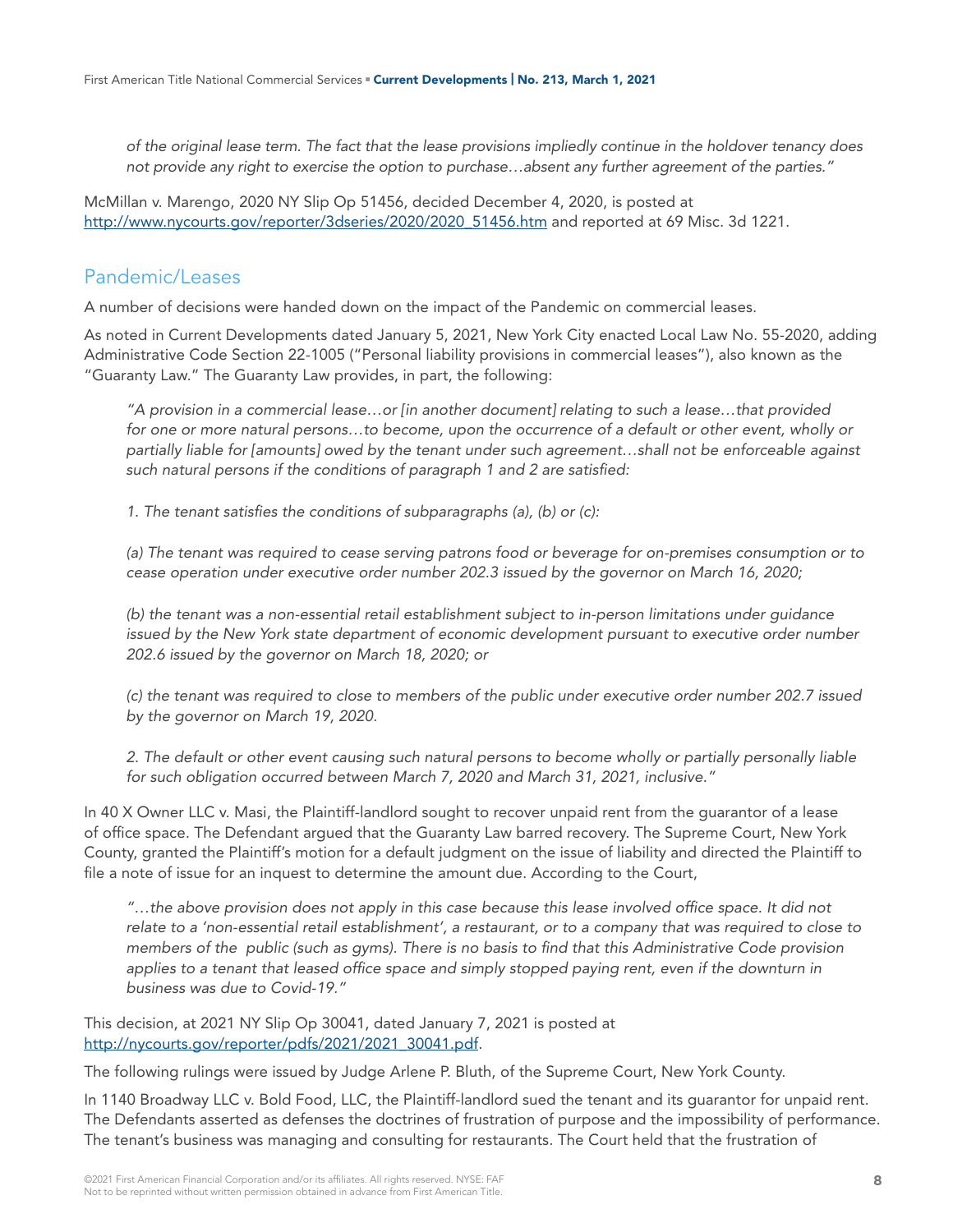purpose doctrine "does not apply here, where the tenant rented office space, the tenant's industry experienced a precipitous downfall and the tenant to [sic] no longer be able to pay the rent." The Court also declined to apply the doctrine of impossibility. According to the Court, granting the Plaintiff's motion for summary judgment on the issue of liability and ordering a trial to determine the amount of damages,

*"'[i]mpossibility excuses a party's performance only when the destruction of the subject matter of the contract or the means of performance makes performance objectively impossible…'[citation omitted].… [A]lthough restaurants were required to scale back certain operations (such as indoor dining) because of the pandemic, they were not fully shut down. Many food establishments decided to shut down because of the financial consequences from both the pandemic and the public health orders, but that does not mean there was a 'destruction of the subject matter' contemplated in the contract at issue here, which was for office space [to provide consulting services] on the twelfth floor of an office building. The Court is unable to find that the doctrine of impossibility has any application here."*

This decision, at 2020 NY Slip Op 34017, dated December 3, 2020, is posted at [http://www.nycourts.gov/reporter/pdfs/2020/2020\\_34017.pdf.](http://www.nycourts.gov/reporter/pdfs/2020/2020_34017.pdf)

In ITS Soho LLC v. 598 Broadway Realty Associates Inc., a seven-year lease, of space in which the tenant was to build out and operate a gym, commenced March 15, 2020. On March 17 gyms were ordered to shut down until September 2020. The Tenant sought an Order rescinding and terminating the lease. The Court dismissed the case and directed the Clerk to enter a judgment including costs and disbursements. According to the Court,

*"[a] temporary shut down of a gym does not constitute substantial frustration of a lease stretching for nearly a decade…That plaintiff's preferred use of the premises might not be profitable for a few months is not a basis for this Court to intervene and rip up the contract… Plaintiff claims that defendant breached this covenant [of good faith and fair dealing] by refusing to negotiate to allow plaintiff out of the lease and continuing to charge rent while the plaintiff is unable to build out on the premises. The Court is unable to find that defendant's refusal to accommodate plaintiff's desire to rescind a contract constitutes a valid cause of action. Defendant was under no obligation to renegotiate the lease so that plaintiff could walk away and it would be left with a vacant space."* 

This decision, at 2020 NY Slip Op 34300, dated December 22, 2020, is posted at [http://www.nycourts.gov/reporter/pdfs/2020/2020\\_34300.pdf.](http://www.nycourts.gov/reporter/pdfs/2020/2020_34300.pdf)

Similarly, the Court granted summary judgment as to liability in an action brought by a landlord against its lessee which had been operating a gym, and against the guarantor of the lease, for the non-payment of rent. Due to the Pandemic, the Defendants had raised defenses of frustration of purpose, impossibility of performance and the failure of consideration. According to the Court,

*"[t]o permit the doctrines of impossibility or frustration of purpose to apply to commercial tenants who stopped paying due to the pandemic would raise countless questions. Would it apply to every commercial tenant and, if not, what is the criteria to quality for such relief? What about commercial tenants that were permitted to operate during the pandemic but still lost business? And because this is a widespread issue, there is a risk that considering tenants' claims on a case-by-case basis would yield wildly inconsistent and unfair results. In other words, this is clearly the role of the other branches of government…"*

As to the defense of the failure of consideration, "[t]his is not a case where they are forbidden from running a gym ever again at the premises." Cab Bedford LLC v. Equinox Bedford Ave, Inc., 2020 NY Slip Op 34296, decided December 22, 2020, is posted at [http://www.nycourts.gov/reporter/pdfs/2020/2020\\_34296.pdf](http://www.nycourts.gov/reporter/pdfs/2020/2020_34296.pdf).

#### Powers of Attorney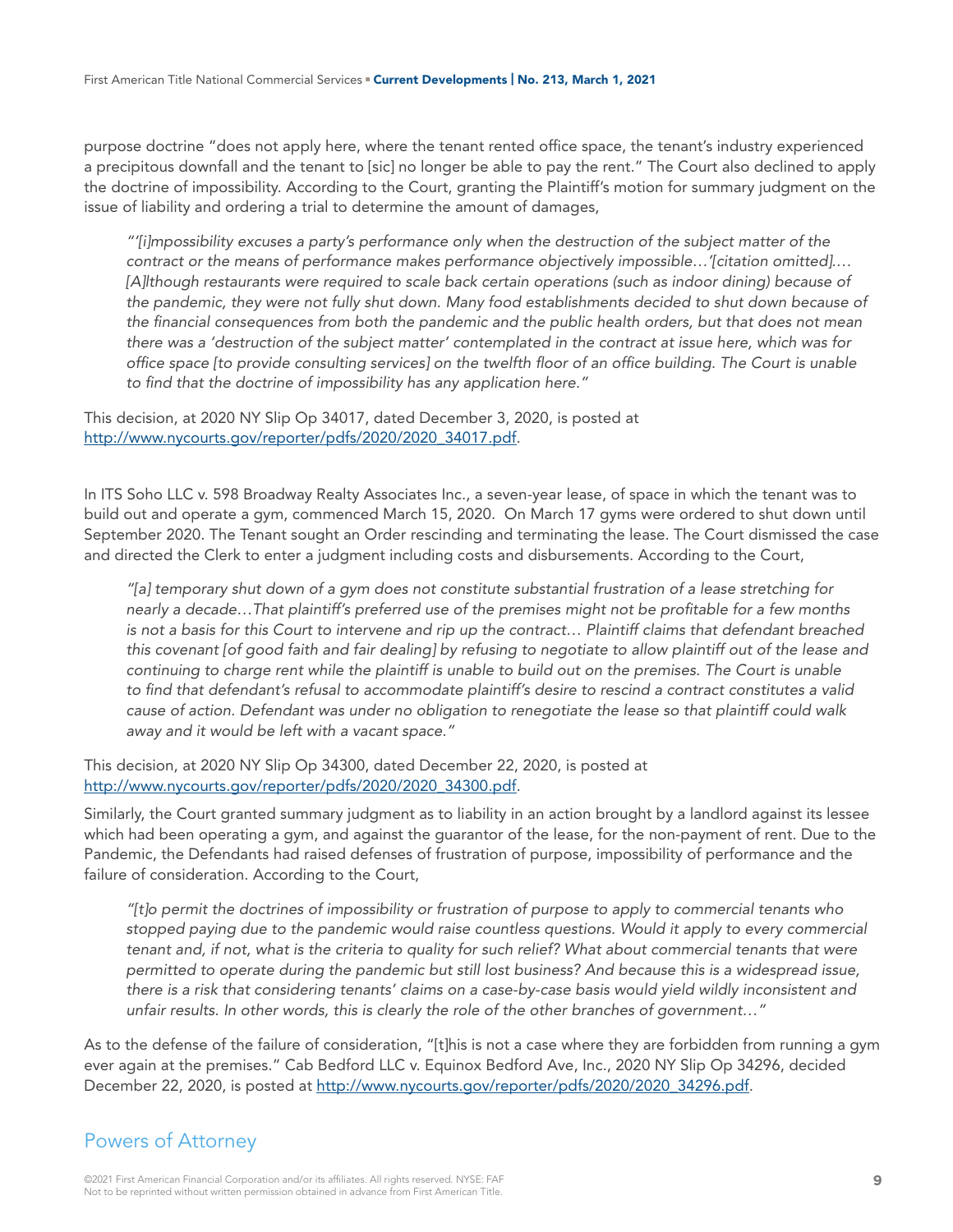Current Developments dated December 16, 2020 reported on Chapter 323 of the Laws of 2020 which amended New York's General Obligations Law concerning powers of attorney. Among the changes made was the adding of a provision allowing a power to be signed by a person other than the principal of the power in the principal's presence and at the principal's direction. Chapter 323 is effective on the 180th date following its enactment, which is June 13, 2021.

Under consideration in the New York State Legislature is Senate Bill S00888/Assembly Bill A02353 which would, if enacted, further amend General Obligations Law Section 5-1501B ("Creation of a valid power of attorney…") to require that the signature of the principal of a power of attorney or of a person signing on behalf of the principal be "witnessed by two persons who are named in the instrument as agents or as permissible recipients of gifts… The person who takes [this] acknowledgment [of the principal or of the person signing on behalf of the principal] may also serve as one of the witnesses." As of the date of the writing of this Bulletin, this legislation has passed the State Senate and is under review in the State Assembly. Chapter 323. Chapters 323 and Senate Bill 00888 can be found at [https://www.nyassembly.gov/leg/?default\\_fld=&leg\\_video=&bn=A05630&term=2019&Text=Y](https://www.nyassembly.gov/leg/?default_fld=&leg_video=&bn=A05630&term=2019&Text=Y) and [https://www.nyassembly.gov/leg/?default\\_fld=&leg\\_video=&bn=S00888&term=2021&Text=Y](https://www.nyassembly.gov/leg/?default_fld=&leg_video=&bn=S00888&term=2021&Text=Y).

# Recording Act/Bona Fide Encumbrancers

Current Developments dated January 5, 2021 reported on the case of JP Morgan Chase Bank, National Association v. Aspilaire, 2020 NY Slip Op 06510, decided November 12, 2020, in which the Appellate Division, Second Department, held that a mortgage was subject to a prior mortgage which had been fraudulently satisfied of record. The satisfaction of mortgage being void, the later mortgagee was not entitled to protection as a bona fide encumbrancer under Real Property Law Section 266 ("Rights of purchaser or incumbrancer for valuable consideration protected"). This ruling is posted at [http://www.nycourts.gov/reporter/3dseries/2020/2020\\_06510.htm.](http://www.nycourts.gov/reporter/3dseries/2020/2020_06510.htm)

A ruling to the contrary, on different facts, has since been issued by the Appellate Division, First Department, in Bank of New York v. Terrapin Industries, LLC, 2020 NY Slip Op 07705, decided December 22, 2020. In that case, the foreclosure of a mortgage on a condominium unit held by The Bank of New York ("BNY"), as Trustee, was marked "disposed" and the related notice of pendency had expired. Further, an action commenced by the mortgagor resulted in a default judgment against BNY which discharged the BNY mortgage. That Order discharging the mortgage was recorded in the public records in 2014. In 2015, a mortgage on the same unit was executed to KBS Sheapshead Bay, LLC ("KBS"). The default judgment against BNY was vacated in 2016. The Supreme Court, New York County, held that the KBS mortgage lien was superior to any mortgage lien held by BNY. The Appellate Division, First Department, affirmed the lower court's ruling.

According to the Appellate Division, the KBS mortgage had priority. The Supreme Court had properly applied the equitable doctrine of laches because BNY had unreasonably delayed in vacating the default judgment and restoring its foreclosure action, and KBS would be prejudiced if BNY was deemed to have the senior lien. The Court had also "properly concluded that KBS is a bona fide encumbrancer, as nothing in the public record created any issues affecting title when KBS entered into its mortgage…" This decision is posted at [http://www.nycourts.gov/reporter/3dseries/2020/2020\\_07705.htm.](http://www.nycourts.gov/reporter/3dseries/2020/2020_07705.htm)

# Recording Charges/Tax Map Verification Fee

The Plaintiffs challenged the validity of tax map verification fees required to be paid by Suffolk County's Real Property Tax Service Agency to record or file any real property related document in the office of the Suffolk County Clerk. The fees, authorized by Suffolk County Administrative Code Section A18-3 ("Verified identification numbers required on all instruments filed pertaining to title of land"), are \$200 for the first parcel of land affected by a document and \$200 for each additional parcel, not to exceed in the aggregate \$5,000. A separate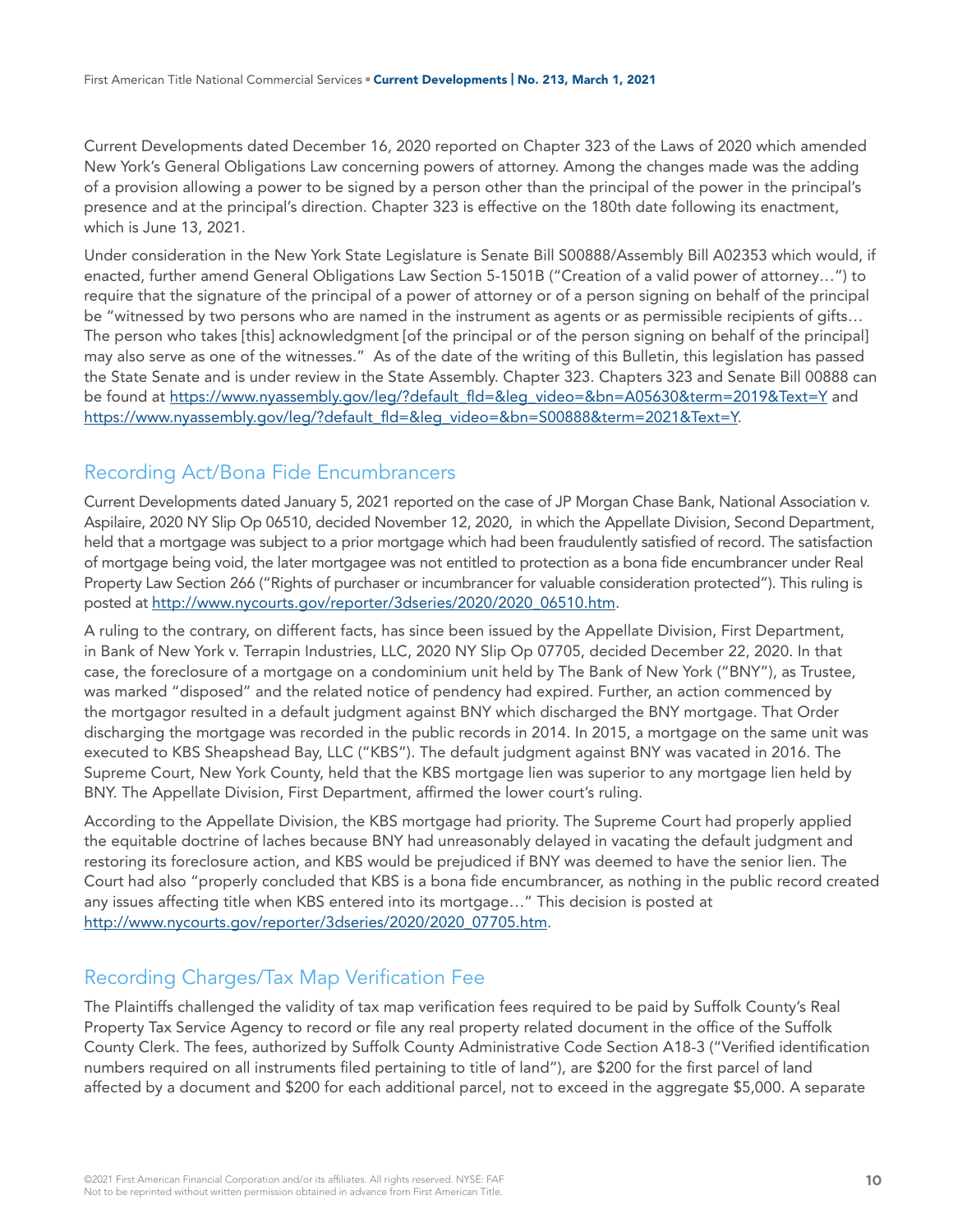and additional fee of \$200 is charged to verify the tax lots to record or file a mortgage or a mortgage-related instrument, such as a building loan agreement, the assignment of or an agreement modifying a mortgage, or a consolidation agreement. The Plaintiffs contended that because the fees have no relationship to the costs incurred to record or file real property related instruments they are a tax which cannot be imposed without the enactment of enabling legislation by the State. The Supreme Court, Suffolk County, denied the Plaintiff's' motion for summary judgment and for provisional class certification and granted the Defendant's motion to dismiss the complaint. According to the Court,

*"…even without regard to the factually complex question of whether the fees charged for tax map verifications are so disproportionate to the costs of providing them or to the benefits conferred upon those who obtain the verifications as to transform them into a tax…the want of State legislative authorization for the county's imposition of the tax map verification fees…was addressed…by the State Legislature's enactment of Laws of 2019, Chapter 55, Part SS, Section 1, which became effective on April 12, 2019, amending CPLR Sections 8019 and 8021 [which authorized the charging of tax map number verification fees]."* 

Cella v. Suffolk County, 2020 NY Slip Op 51564, decided December 31, 2020, is posted at [http://www.nycourts.gov/reporter/3dseries/2020/2020\\_51564.htm.](http://www.nycourts.gov/reporter/3dseries/2020/2020_51564.htm)

However, tax map verification fees charged by Nassau County were held unconstitutional. According to the Supreme Court, Nassau County, in Falk v. Nassau County, Index No. 600868/2017, "...the County's current fee associated with providing a TMCL [tax map certification letter] are [sic] excessive and not tied [to] the County's responsibility to maintain the property registry. The TMCL fees were not assessed or estimated on the basis of reliable factual studies or statistics and are far in excess of the costs necessary to provide the service of generating the TMCL. As the fees associated with TCMLs are used to generate revenue, they are an unlawful and unconstitutional tax." This case, decided March 6, 2020, is reported at 2020 N.Y. Misc. LEXIS 10945.

#### Tenants by the Entirety/"Divisible Divorce" Doctrine

The Plaintiff-wife and her husband, the Defendant, were married in New York in 1982 and purchased real property in Queens County as tenants by the entirety. The Plaintiff moved to Virginia and, in 2010, obtained an ex parte final decree of divorce. The statute of limitations to commence an action for the equitable distribution of their assets in New York having expired, the Plaintiff commenced an action to partition their real property in New York. The Defendant contended that since the property was owned by the entireties the property was not subject to a partition. RPAPL Section 901 ("By whom maintainable") allows a partition action to be brought by a joint tenant or a tenant in common. The dismissal of the compliant by the Supreme Court, Queens County, was affirmed by the Appellate Division, Second Department. According to the Appellate Division,

*"New York…follows the 'divisible divorce' doctrine, pursuant to which the ex parte Virginia divorce decree, obtained without personal jurisdiction over the defendant, terminated the parties' status as husband and wife, but had no effect on defendants' property rights [citation omitted]. In conformity with this doctrine, it is well established that an ex parte foreign divorce decree cannot divest the nonappearing spouse of his or her rights in a New York tenancy by the entirety [citations omitted]…Thus, the tenancy by the entirety in which the parties own their marital home has not been terminated."*

Bernhardt v. Schneider, 2021 NY Slip Op 00407, decided January 27, 2021, is posted at [http://www.nycourts.gov/reporter/3dseries/2021/2021\\_00407.htm.](http://www.nycourts.gov/reporter/3dseries/2021/2021_00407.htm)

#### Transfer Tax/New Paltz

The Town of New Paltz, in Ulster County, pursuant to authority granted in the State's Community Preservation